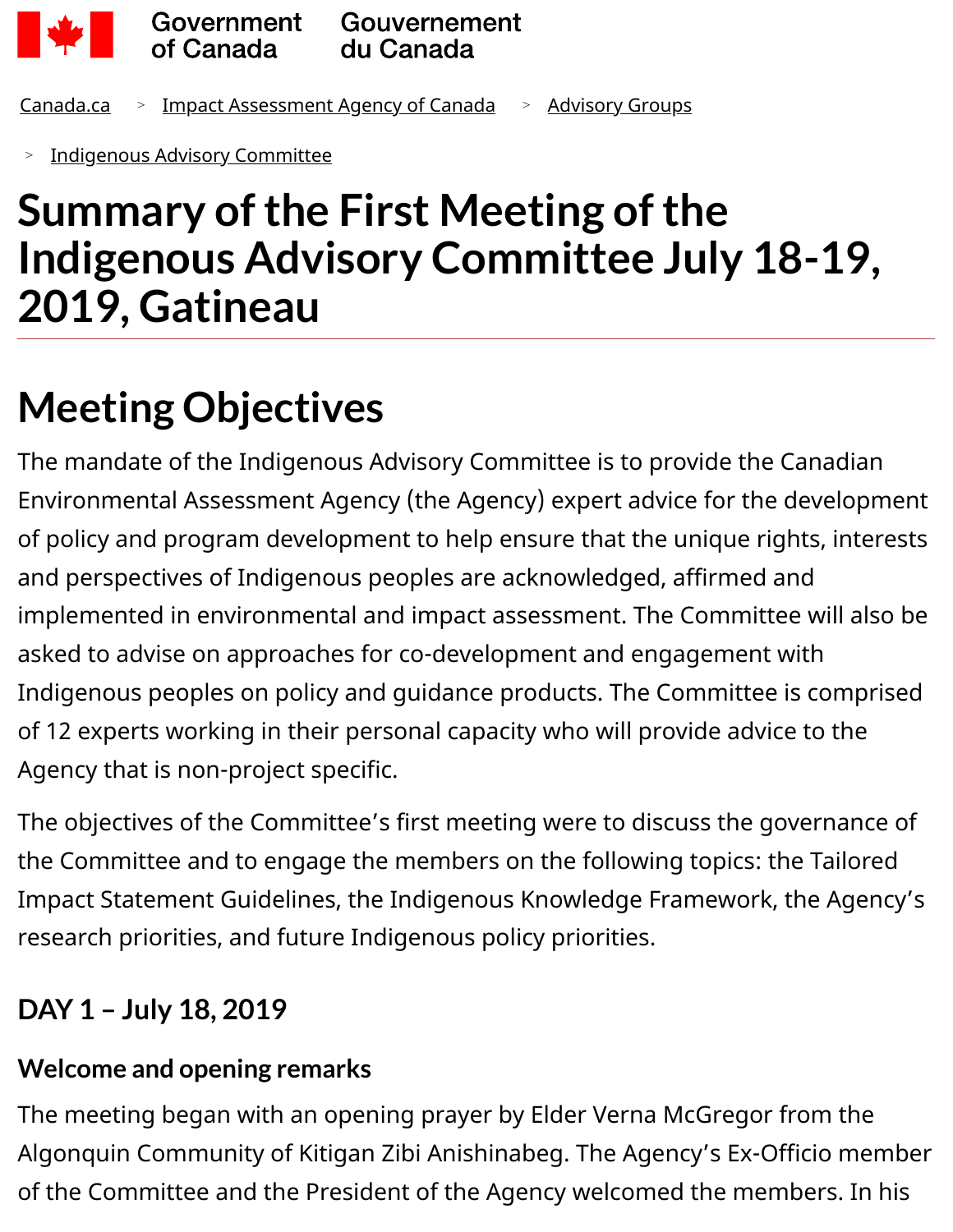remarks, the President noted the that the Committee was established to obtain expert advice on environmental and impact assessments reflecting broad and inclusive perspectives of the unique rights, interests and priorities of the Indigenous peoples in Canada. It was noted, that the Agency was preparing for the coming into force of the Impact Assessment Act. The President expressed his confidence in the collective expertise of the Committee in providing advice to the Agency to help navigate the challenges related to transitioning to the new system. The Ex-Officio member underscored his commitment to take the Committee's advice to the right parts of the Agency and relevant government departments.

## **Agenda item: Working together**

The co-chairs led a discussion on ground rules for meetings. There was an initial discussion of the most effective manner to provide input to the Agency. Members indicated that they had not reviewed all materials provided, therefore feedback should not be taken as formal advice at this point.

- Members emphasized the need to have a clear understanding of the Agency's priorities and objectives in transitioning to the new system.
- Members indicated that it would be important for them to understand how the Committee's advice was used by the Agency and recommended that the Agency provide regular feedback to the Committee.
- Members agreed that Indigenous youth could be observers, as appropriate.
- Members agreed to the suggestion from the Agency that the meeting inputs would be summarized in non-attributable reports, which the Agency would make available to the public (via its website).
- Committee members emphasized the importance of sharing information with the Technical Advisory Committee (TAC). The idea of having a member of IAC attend a TAC meeting on a rotational basis was also discussed.
- Members decided on discussing the role of external observers at the next meeting.

# **Agenda item: Terms of Reference (TORs)**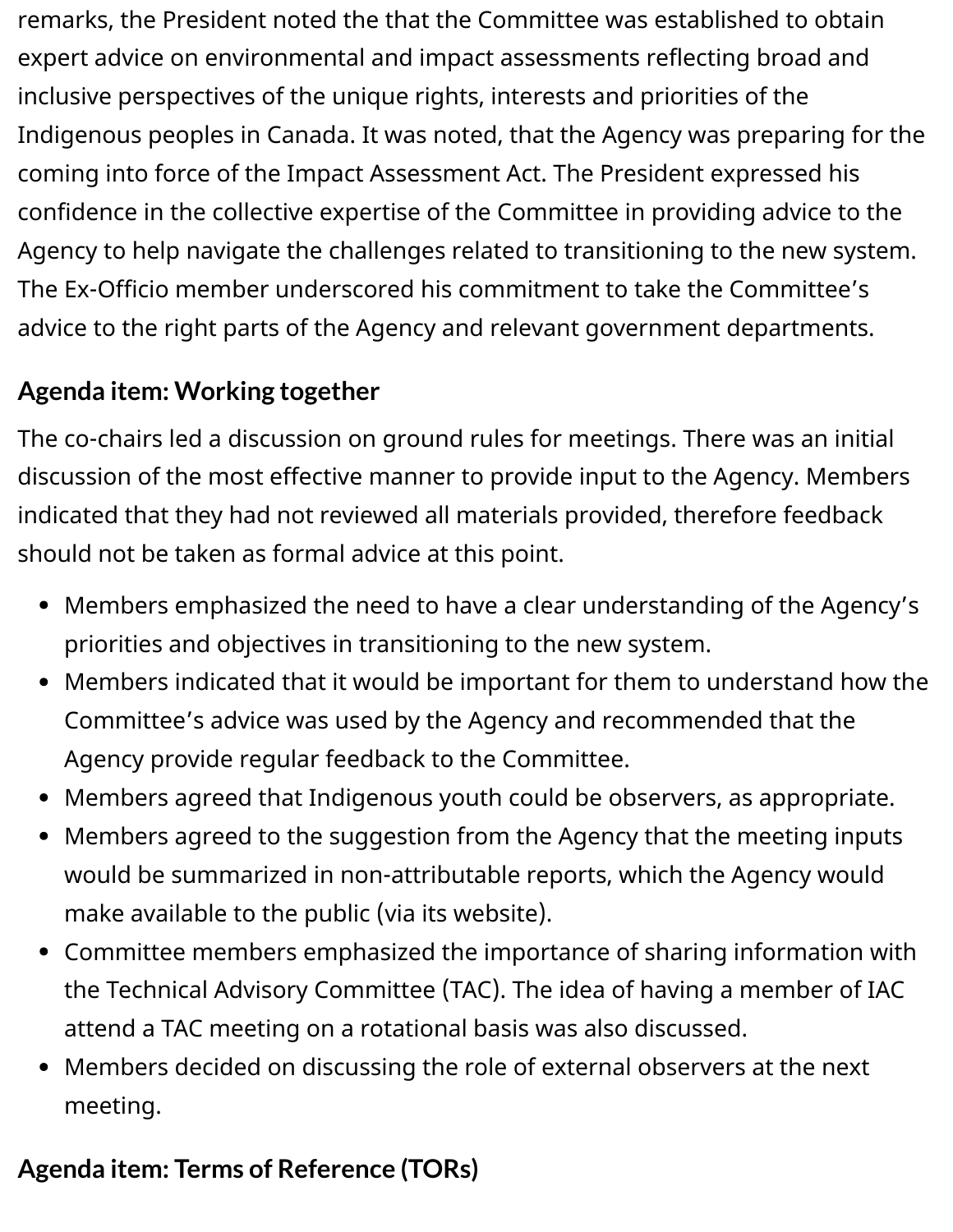The co-chairs led a discussion on the Committee's TORs. Based on the discussion, the Committee proposed the following revisions to the current draft of the TORs:

- Add a clause about how the Agency will use the input and advice of the Committee.
- Members agreed to add a clause to make clear to communities that the Committee does not replace Crown Consultation.
- Members emphasized the need to include a Code of Ethics into the body of the text that will emphasize respect.
- Add a clause about engaging with the media, stating that media queries should be referred to the Agency. It was noted that the Agency is well placed to support communications.

Members agreed that confidentiality is addressed sufficiently in the current draft. As outlined in the current draft, the Committee will operate in an open and transparent manner and the final records of proceedings and Committee reports will be made publicly available on the Agency's website, subject to confidentiality requirements under legislation or government policies.

In reference to a question about extending membership tenure, the Agency noted that Co-chairs and members are appointed for a term of up to three years and tenures are staggered to allow for continuity and systematic rotation of membership. The Agency noted that there is flexibility to re-evaluate and reappoint members at the end of their tenure.

Members emphasized the need for clear and reasonable timelines for the Committee to obtain documents (e.g., meeting summary, agendas and meeting documents) in order to ensure sufficient time for review. The Committee will review the summary (or minutes) prepared by the Agency before it is published. In the case that no comments are provided within the given deadline, it will be deemed there are no revisions to the current draft.

#### **Agenda item: Agency Policy priorities**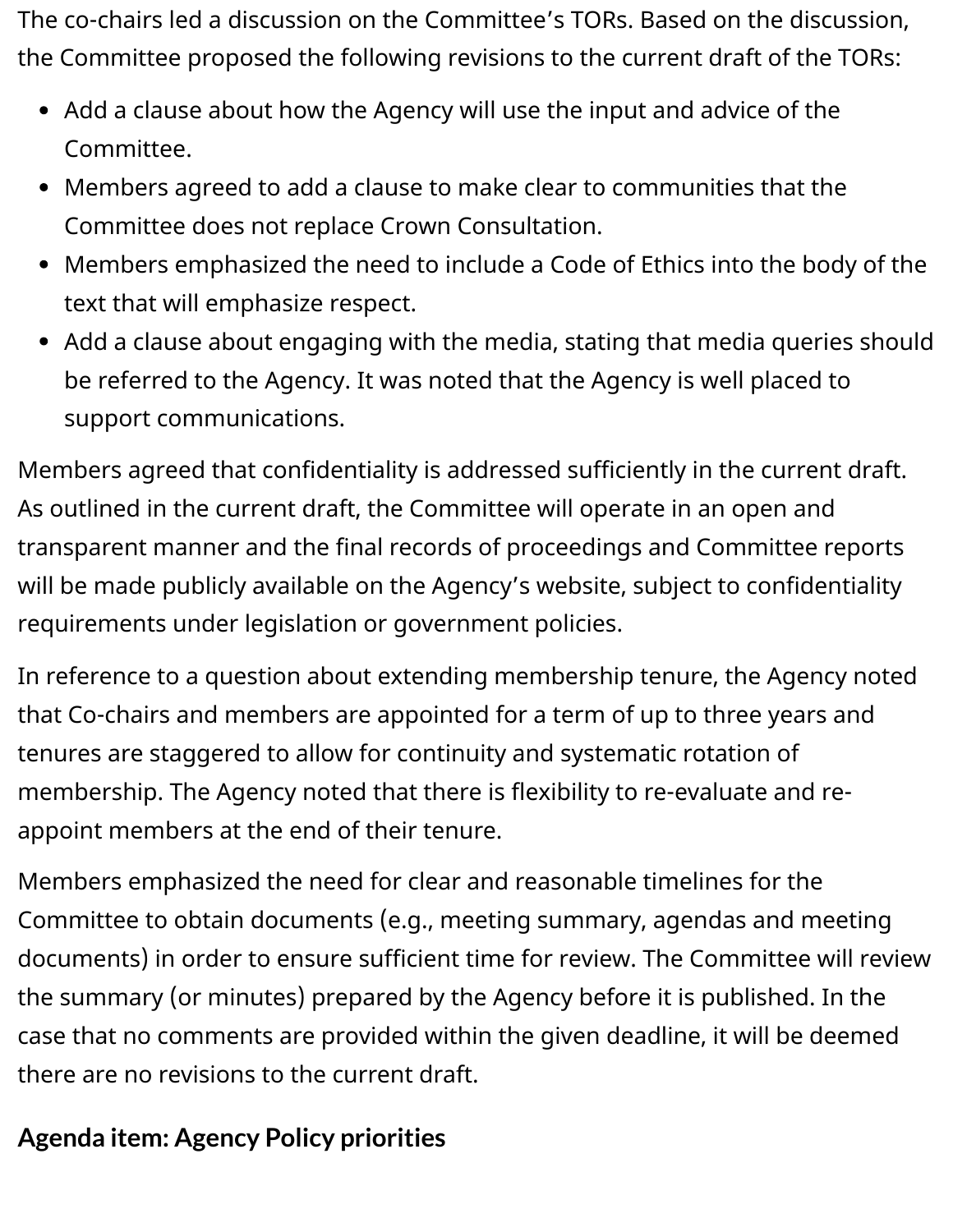The Agency provided an overview of the policy work that has been undertaken to date as well as future planned work. Priority areas for policy development and guidance include:

- Indigenous cooperation regulations and collaboration approaches;
- Assessment of Impacts on Indigenous Peoples and Rights;
- Participation in Impact Assessment;
- Indigenous Capacity Support Program; and,
- Indigenous Knowledge.

The Agency noted it was leading a series of workshops with Indigenous organizations and communities and outlined how it plans to continue to engage with Indigenous organizations and communities in the upcoming months.

To focus the work of the Committee, members were asked to consider what priority areas they would like to focus on going forward. The Agency will update these documents over time based on input and consultations with communities.

#### **Agenda item: Agency Research Priorities**

The Agency sought the Committee's views on the Agency's priorities for "Targeted Research," situating it in the context of its 5-year research plan. An overview of past research was provided. Members suggested cumulative effects and adaptive management as a potential area for policy research.

#### **Agenda item: Policy Discussion – Indigenous Knowledge**

A member of the Interdepartmental Task Team on the Environmental and Regulatory Reviews presented the collaborative work (coordinating with the Agency, Transport Canada, Department of Fisheries and Oceans and Natural Resources Canada) on drafting an Indigenous Knowledge (IK) Policy Framework for project reviews and regulatory decisions. The draft Framework will build on existing best practices and expertise to support consistency, transparency and predictability across federal departments.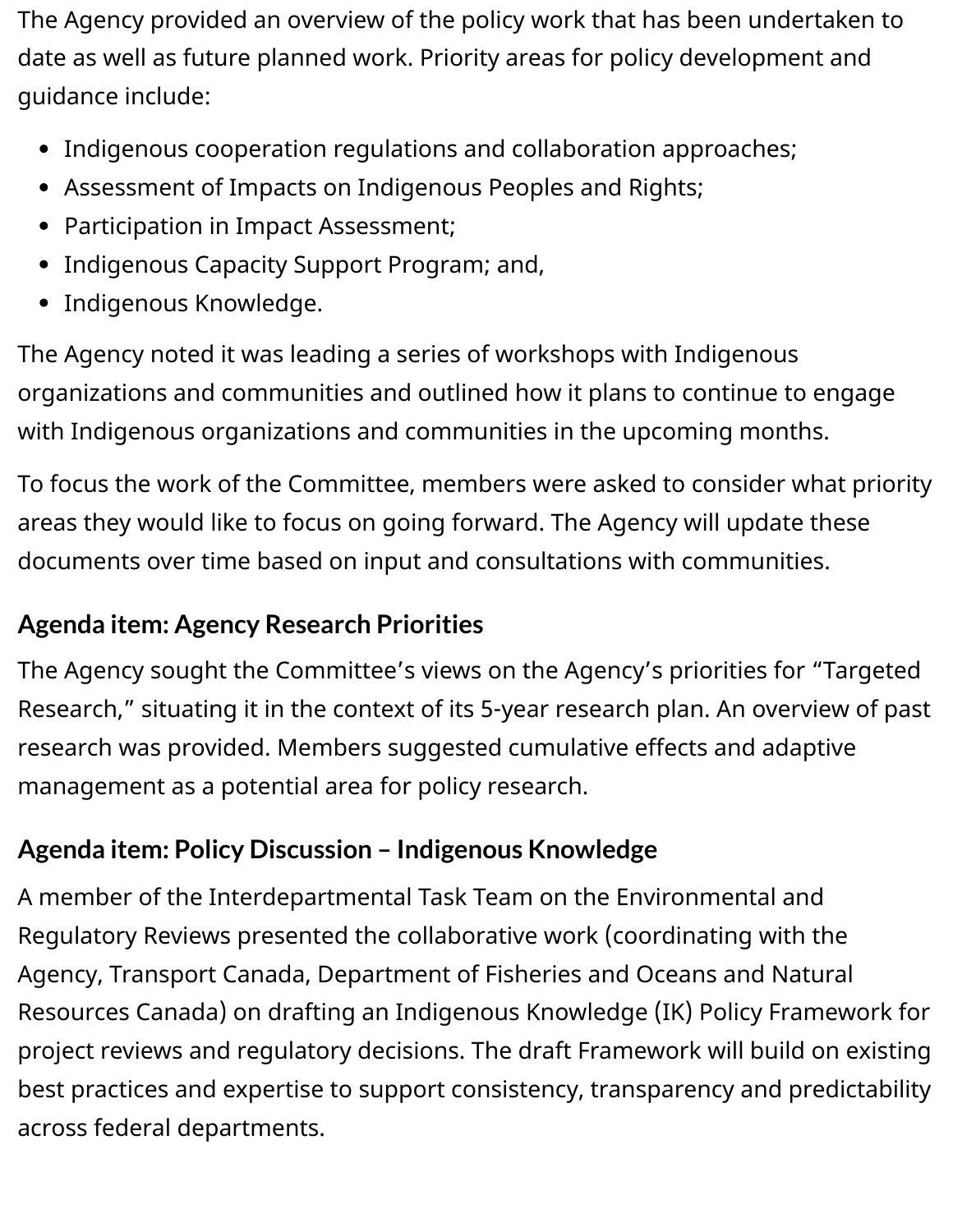The Agency also provided a brief overview of interim procedural guidance on IK under development that aimed at supporting practices under the IAA.

Members discussed the following topics:

- The Guidance materials need to be clear about the intended audience.
- The distinction between Indigenous Knowledge shared in meetings with a community in general and studies done for the purpose of collecting IK.
- How to reconcile differences between IK and Western Science to ensure consideration on an equal footing.
- The importance of determining impact of IK on project outcomes.
- Concern that Indigenous Knowledge provided may be subject to scrutiny unlike Western Science.
- The enforcement provisions available in cases of unauthorized release of IK.
- The role of Proponents for carrying out obligations for collecting Indigenous Knowledge.

# **DAY 2 – JULY 19, 2019**

#### **Agenda item: Collaboration with Indigenous Communities**

The Vice-President of the Agency's External Relations and Strategic Policy Sector spoke to the importance of the Committee and led a discussion on how the Agency can better collaborate with Indigenous peoples going forward.

Members highlighted their experiences and noted a number of best-practices and examples for further consideration:

- The Committee on the Status of Endangered Wildlife in Canada (COSEWIC) Indigenous Knowledge Committee;
- Canadian Coast Guard Risk Assessment of Search and Rescue;
- Ajax Mine in Kamloops British Columbia;
- Collaboration on design and location of the Three Nations Crossing project;
- Squamish Nation and Woodfibre LNG collaboration; and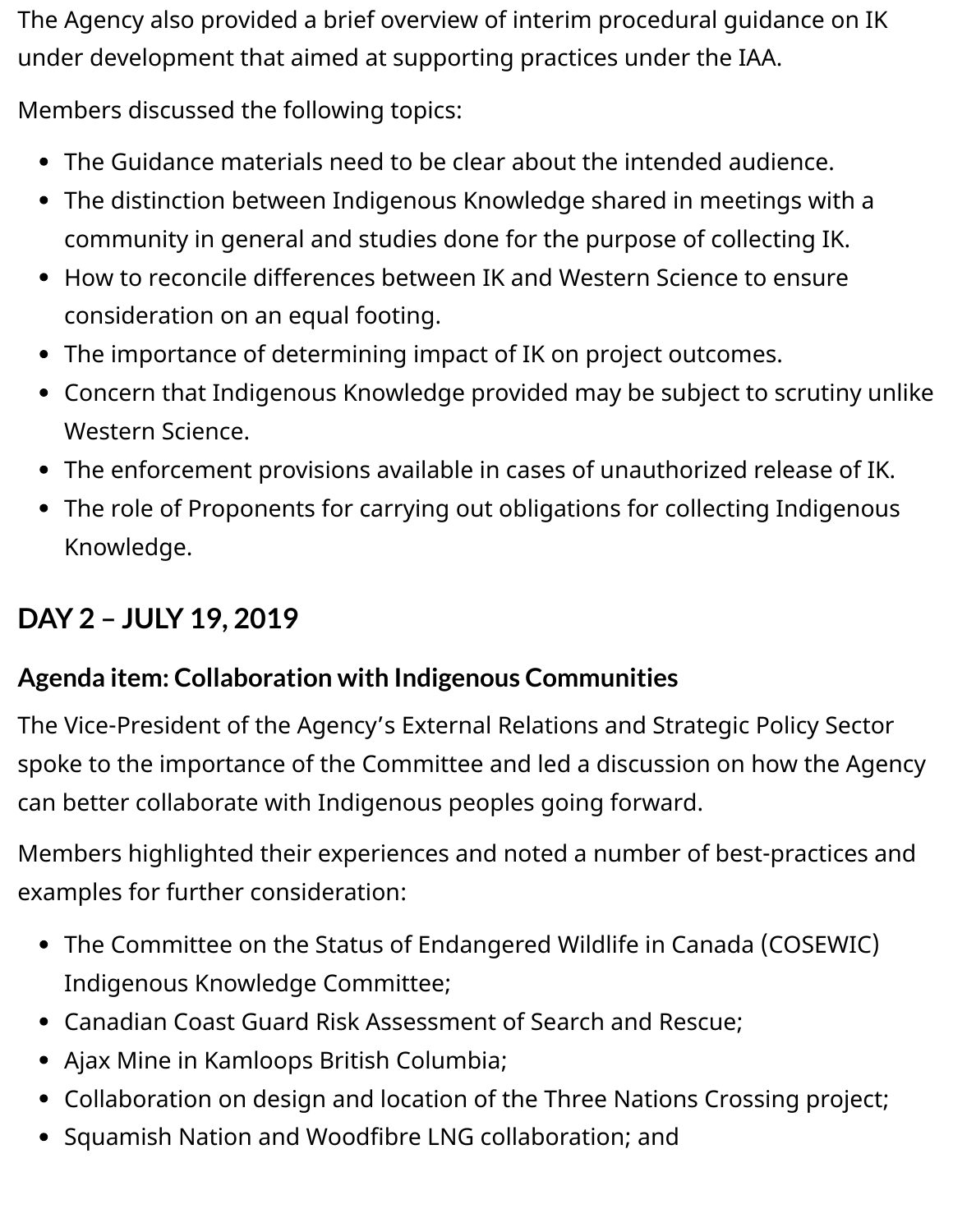Alberta Pacific Forest Industry and the development of an Aboriginal Policy to go through Environmental Assessment (EA).

An Agency official provided an overview on what has been done to date to collaborate on policy development, including a series of technical workshops, launching a Capacity Support Program, providing community-level funding to support feedback in the engagement process, as well as working with this Committee to develop approaches to go back into communities for engagement sessions.

Members discussed the following issues:

#### *Collaboration*

- Variance in community capacity to participate in the EA process.
- One member suggested that communities might not be prepared to carry out Indigenous-led assessments. Guidance document captures these issues for the collaboration process.
- Looking at evaluating capacity support in communities to determine adequacy of funding provided. The Committee could review what the TISG would mean from a resources perspective.
- An example in British Columbia was provided when five project applications were filed at one time in the energy corridor. Emphasis should be on land use planning and management, supported by the government to ensure proposals have feasible timelines

#### *Public Interest*

- Members questioned the relative importance of economic benefits in the decision-making process.
- Members discussed the importance of re-investing economic benefits towards preserving ecological integrity.

# **Agenda item: Draft Tailored Impact Statement Guidelines (TISG)**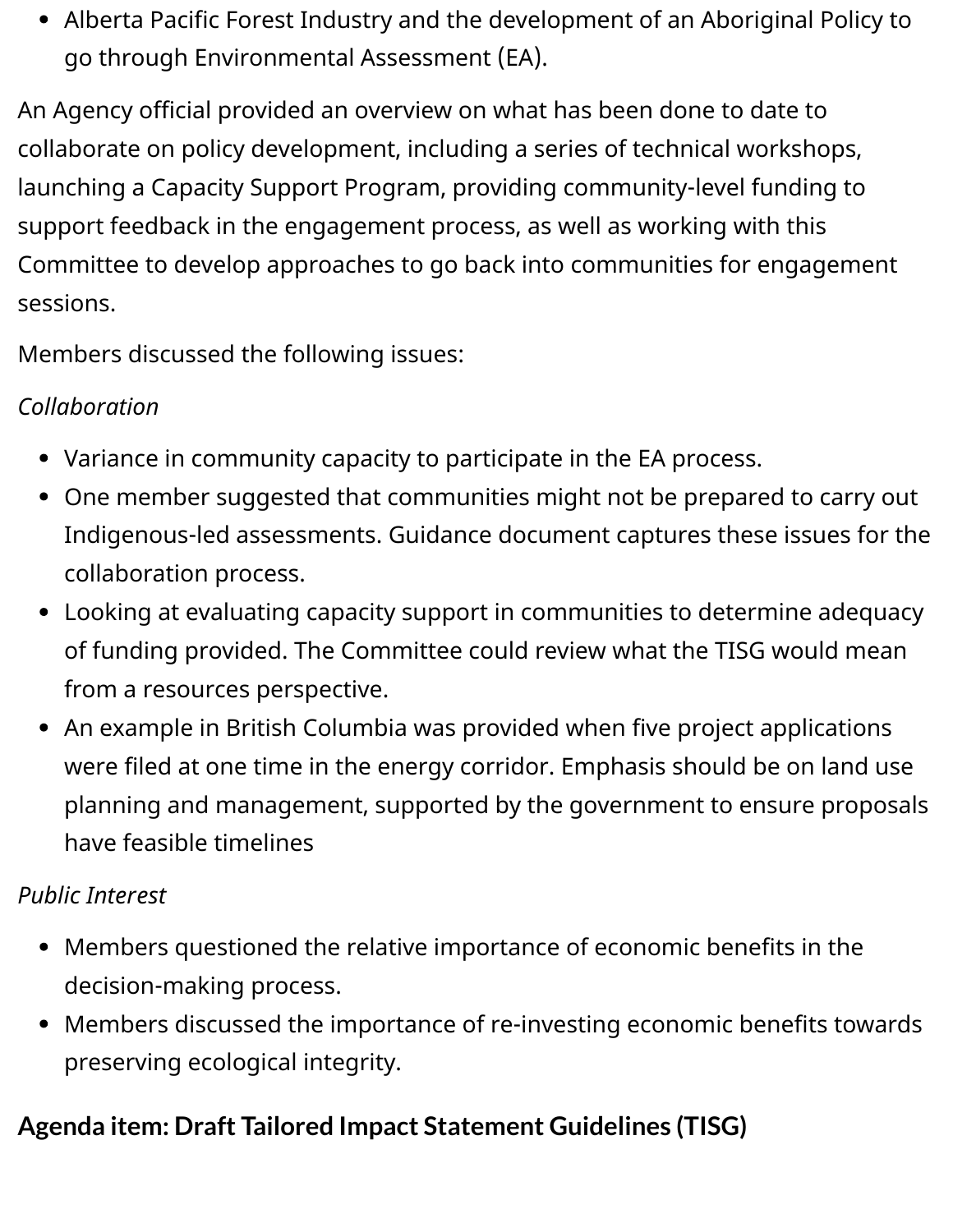An Agency official presented an overview of the TISG and invited the Committee to provide comments on the draft version, particularly with respect to engagement, establishing baselines on Indigenous Rights and effects to Indigenous people (section 19).

Members discussed the following issues:

#### *Engagement timelines*

Members discussed pre-consultation with Indigenous communities, to see communities engaged before the process with the proponent begins.

#### *Community/Federal Responsibilities*

Members questioned the appropriate role of proponents in the assessment of impacts on rights. This was noted for future discussion.

## **Agenda item: Member's Interests and Planning for Forward Agenda**

- Members noted a number of important issues in terms of working together going forward:
- Clarity on Agency expectations for Member's feedback;
- Focusing work on priority areas;
- Co-developing the agenda and adhering to it; and,
- Ensuring co-chairs are leading discussions.
- The co-chairs led a discussion on the importance of building a trusting relationship with other members and the Government of Canada (i.e. providing feedback on why recommendations by Committee were not taken by the Agency), in order to contribute to a healthy dialogue.
- Members agreed that priority areas going forward would be determined at a September teleconference.
- The next meeting will occur November 6-7, 2019, location TBD.

# **Indigenous Advisory Committee**

# **Action Items from July 18-19 Meeting**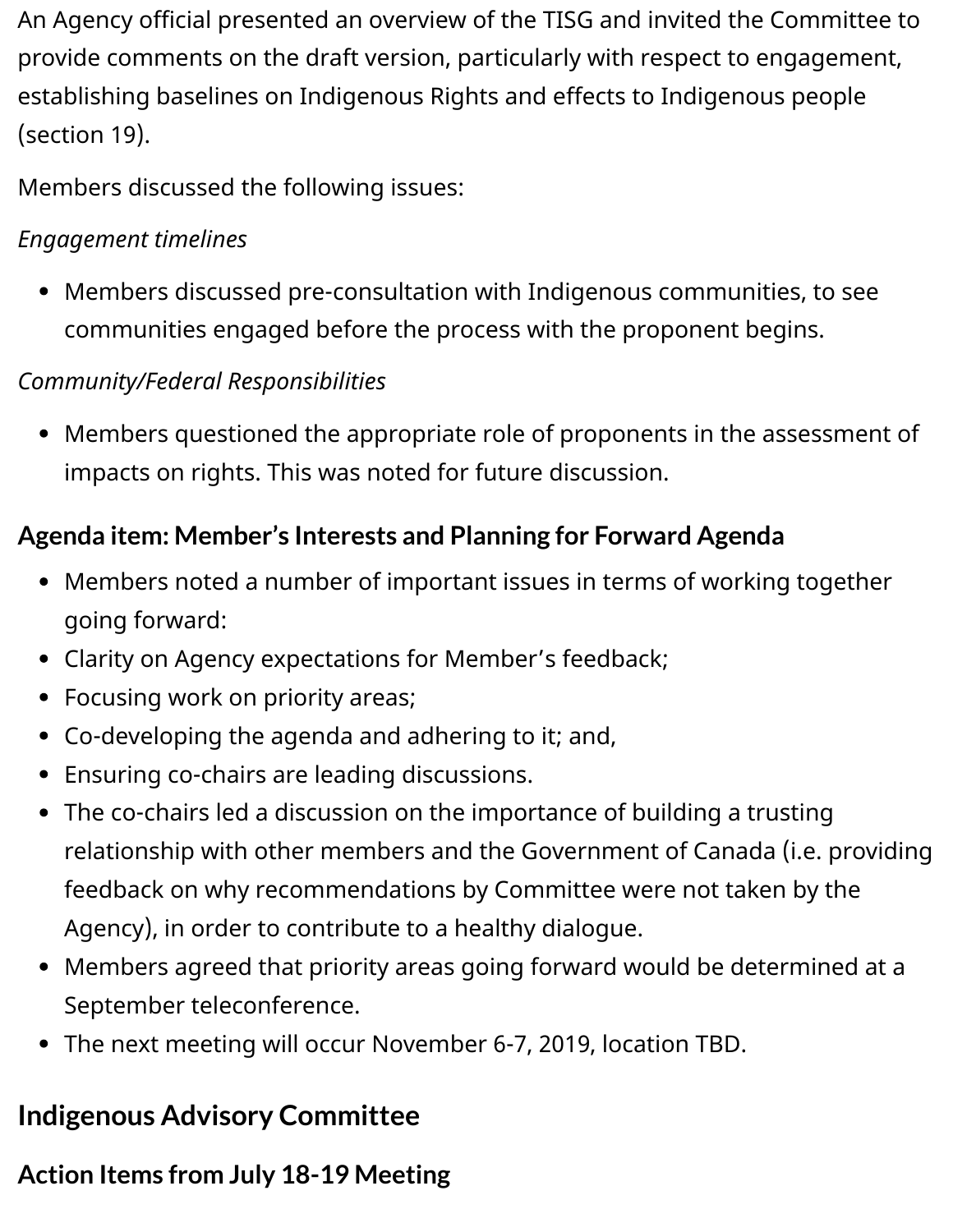Secretariat Action Items:

- Prepare meeting minutes for Members to review and finalize.
- Create a GC collaboration site to facilitate document sharing.
- Provide a list of the draft guidance materials that are targeted for release this summer and future policy priorities to inform the Committee's work planning.
- Post documents including past research on Gender Based analysis
- Share Draft Interim IK Policy Framework with members once available.
- Share additional information from the Department of Fisheries and Oceans on the modernized Fisheries Act.
- Inform members how widely draft documents can be shared.
- Share communications products with Members announcing the Committee before posting online.
- Organize teleconference in September to support follow-up action on items.

Members' Action-items:

- Revise draft Terms of Reference prior to the next meeting.
- Discuss the process for having external observers at the next meeting.
- Provide any ideas for short term research priorities within 2 weeks and longer term suggestions to Secretariat.
- Review and discuss list of Agency priorities and settle on Committee priorities for discussion at September teleconference.
- Provide any additional comments on the TISG to Secretariat; a revised interim version will be posted online.
- Determine location for Meeting # 2 (November 6-7, 2019)

## **Attendees**

## **Co-Chairs**

Elmer Ghostkeeper Sue Chiblow

#### **Committee Members**